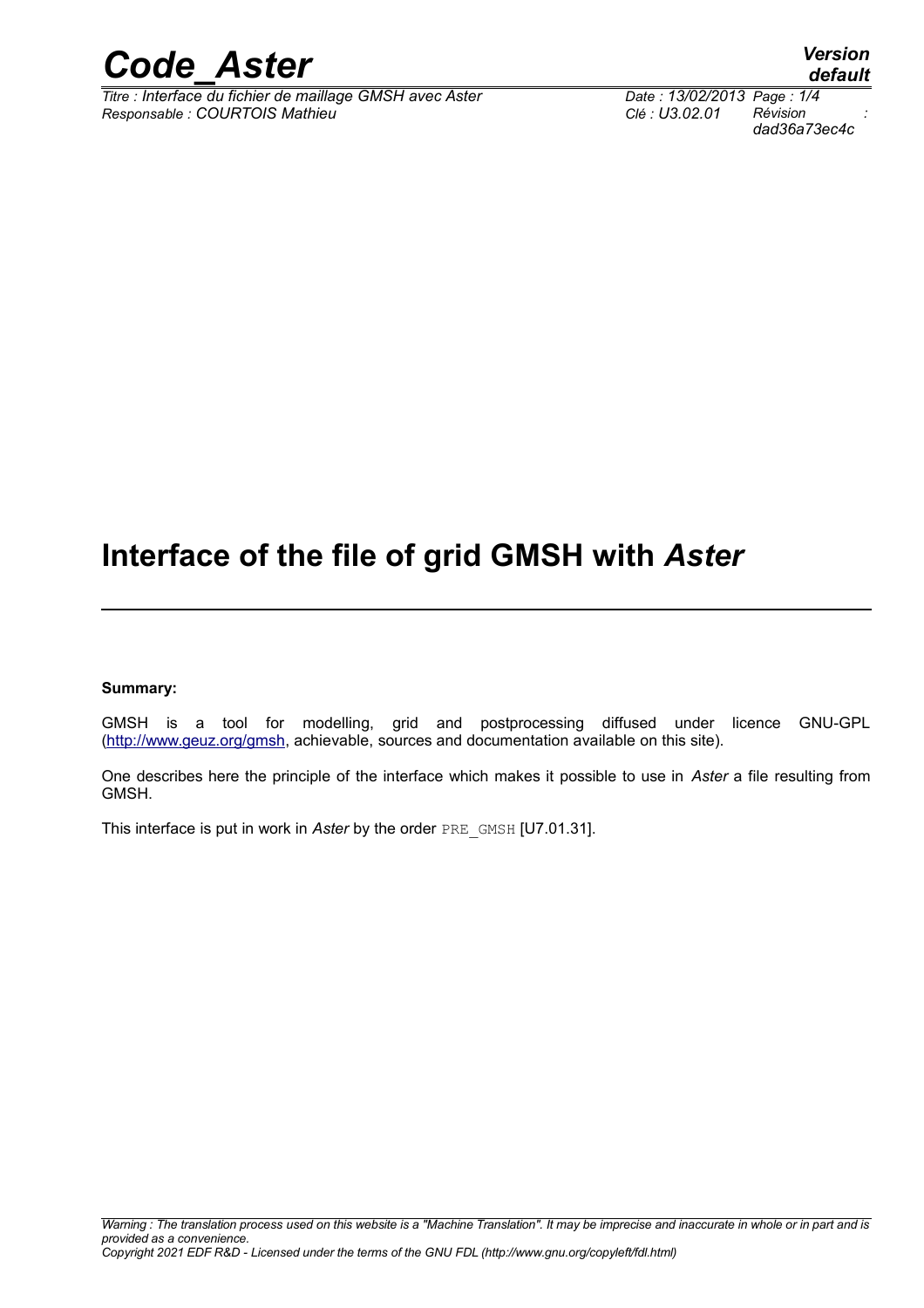# *Code\_Aster Version*

*Titre : Interface du fichier de maillage GMSH avec Aster Date : 13/02/2013 Page : 2/4 Responsable : COURTOIS Mathieu Clé : U3.02.01 Révision :*

## **1 Use of GMSH**

GMSH is a free or regulated tool for grid which integrates a modeller and features of postprocessing. The modeller, easy to use, allows to prepare the grid of structures by geometrical constructions (creation of lines, surfaces, translations/rotations, extrusions…).

The model of the structure can be built interactivement (with the mouse) or by a command file. The documentation of GMSH is available at this address (it is possible that this direct link is modified, pass by the homepage in this case): [http://www.geuz.org/gmsh/doc/texinfo/gmsh.html.](http://www.geuz.org/gmsh/doc/texinfo/gmsh.html)

The description of the geometry of the structure is contained in a file  $.$  geo, the produced grid is recorded with the extension, msh; this file which will be converted by the order PRE GMSH with the format *Aster*.

## **2 Entities GMSH and groups** *Aster*

The modeller of GMSH handles points, lines, surfaces or volumes as geometrical entities (nonwith a grid). Grid GMSH is built by netting in this order the lines, surfaces then the volumes supported on those.

In general, one handles parts of the grid to apply the properties materials, the boundary conditions or the loadings. To reach these under-parts of the grid, it is necessary to define "physical" in GMSH. A "physical" is made up of one or more geometrical entities. The interface GMSH-Aster produces a group of meshs for each "physical": if the "physical 21" consists of two volumes, the group of mesh *GM21* contains the meshs of these two volumes.

#### **Note:**

*In GMSH, one visualizes the entities constituting a "physical" by small Tools/Visibility and by selecting the number. One can then use the order DEFI\_GROUP in* Aster *to handle a more explicit name of group of meshs.*

#### **Caution:**

"Physicals should not be created" gathering of others "physicals", because that would result in producing double meshs.

The number of the "physicals" must be lower than 1 000 000.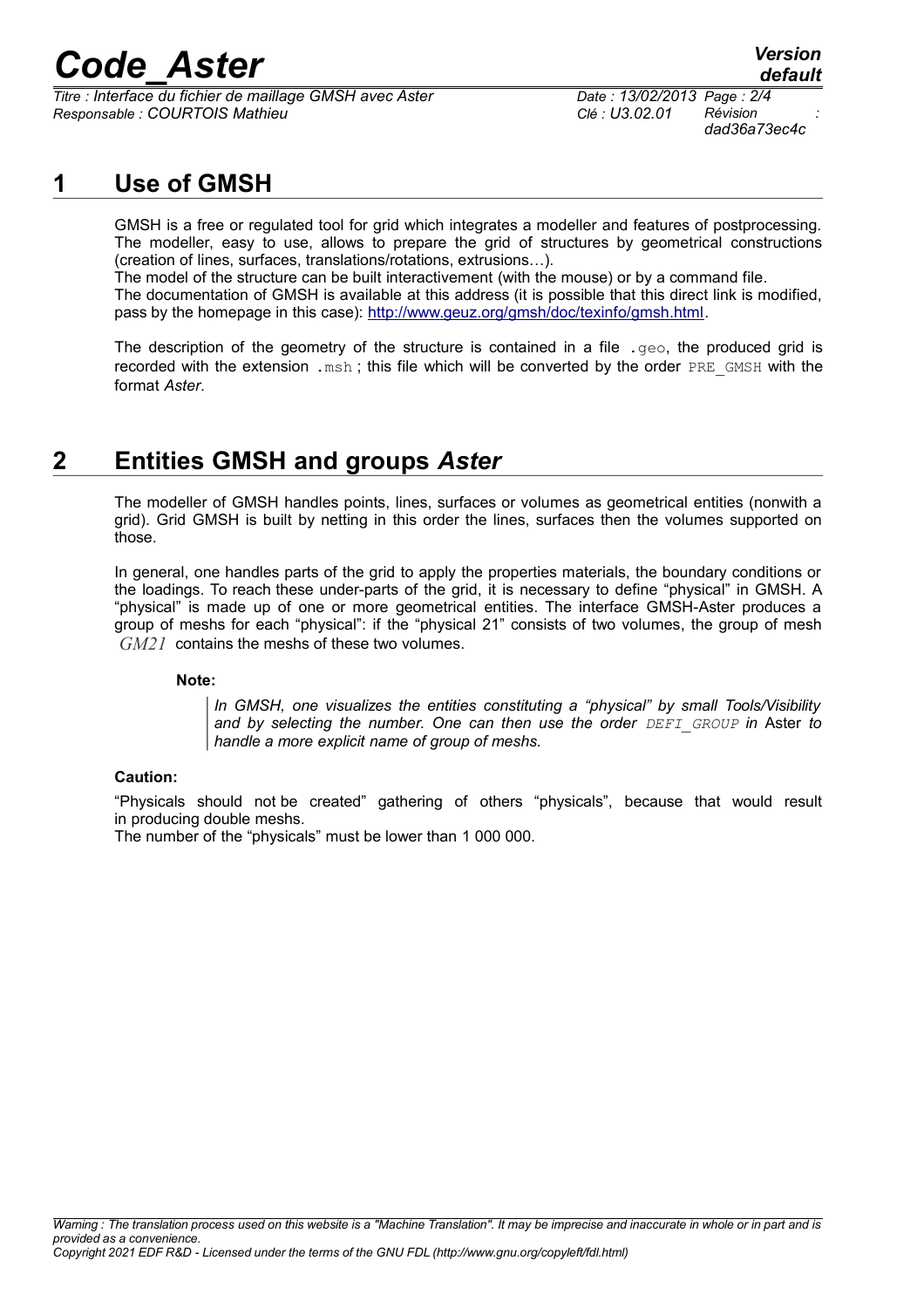# *Code\_Aster Version*

*Titre : Interface du fichier de maillage GMSH avec Aster Date : 13/02/2013 Page : 3/4 Responsable : COURTOIS Mathieu Clé : U3.02.01 Révision :*

## **3 Examples**

#### **3.1 Geometry and grid GMSH**

A very simple geometry is created: a square on side  $1$ . Here, one creates the points, the lines, surface; one could also have done it by translation/extrusion…

**NB:** 

*One creates a "physical" which contains the square surface of number 107.*

 $L=1;$  $d=0.45;$ Not (1) =  $\{0, 0.0, D\};$ Not (2) =  ${L, 0.0, D};$ Not (3) =  ${L, L, 0, D};$ Not (4) =  $\{0, L, 0, D\};$ Line  $(1) = \{1, 2\};$ Line (2) =  $\{2, 3\}$ ; Line  $(3) = \{3, 4\}$ ; Line  $(4) = \{4, 1\};$ Line Loop (106) =  $\{2, 3, 4, 1\}$ ; Plane Surface  $(6) = \{106\}$ ; Physical Surfaces  $(107) = \{6\}$ ;

The grid created with the anisotropic algorithm 2D is:



The file of grid GMSH contains the description of the nodes and the meshs:

```
$NOD
\overline{Q}1 0 0 0
2 1 0 0
3 1 1 0
4 0 1 0
5 0.4999999999999931 0 0
6 1 0.4999999999999931 0
7 0.500000000000007 1 0
8 0 0.500000000000007 0
```
*Warning : The translation process used on this website is a "Machine Translation". It may be imprecise and inaccurate in whole or in part and is provided as a convenience.*

*Copyright 2021 EDF R&D - Licensed under the terms of the GNU FDL (http://www.gnu.org/copyleft/fdl.html)*